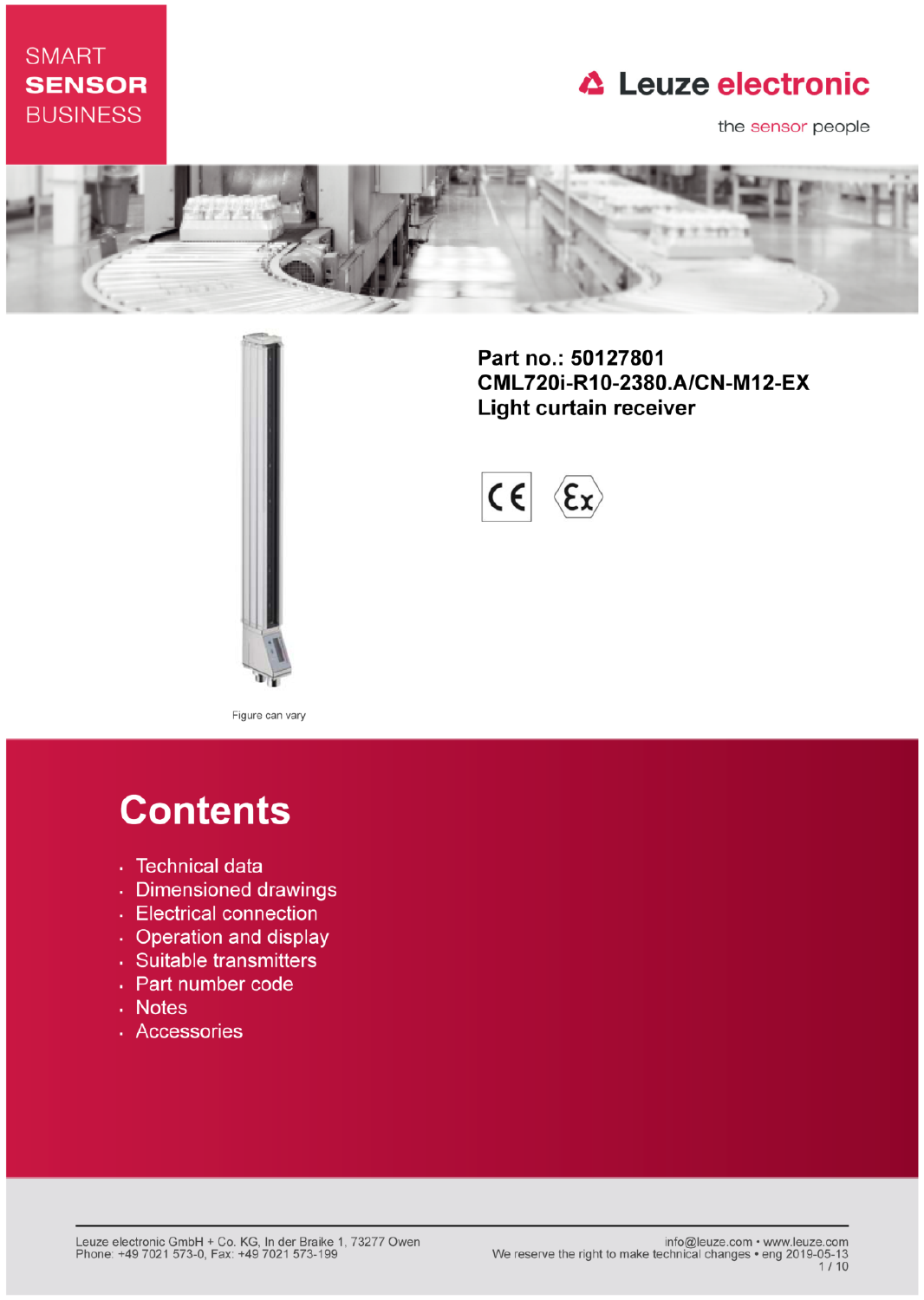## Part no.: 50127801 – CML720i-R10-2380.A/CN-M12-EX – Light curtain receiver

#### **Technical data**

| <b>Basic data</b>                   |                                                                                                          |
|-------------------------------------|----------------------------------------------------------------------------------------------------------|
| Series                              | 720                                                                                                      |
| Operating principle                 | Throughbeam principle                                                                                    |
| Device type                         | Receiver                                                                                                 |
| Contains                            | 2x BT-NC sliding block                                                                                   |
| Application                         | Object measurement                                                                                       |
|                                     |                                                                                                          |
| <b>Special design</b>               |                                                                                                          |
| Special design                      | Crossed-beam scanning<br>Diagonal-beam scanning<br>Ex-protected<br>Parallel-beam scanning                |
|                                     |                                                                                                          |
| <b>Optical data</b>                 |                                                                                                          |
| Operating range                     | Guaranteed operating range                                                                               |
| Operating range                     | 0.37m                                                                                                    |
| Operating range limit               | Typical operating range                                                                                  |
| Operating range limit               | 0.29m                                                                                                    |
| Measurement field length            | 2,380 mm                                                                                                 |
| Number of beams                     | 238 Piece(s)                                                                                             |
| Beam spacing                        | $10 \text{ mm}$                                                                                          |
|                                     |                                                                                                          |
| <b>Measurement data</b>             |                                                                                                          |
| Minimum object diameter             | 20 mm                                                                                                    |
|                                     |                                                                                                          |
| <b>Electrical data</b>              |                                                                                                          |
| Protective circuit                  | Polarity reversal protection<br>Short circuit protected<br>Transient protection                          |
| <b>Performance data</b>             |                                                                                                          |
| Supply voltage UB                   | 18  30 V, DC                                                                                             |
| Residual ripple                     | 0  15 %, From U <sub>B</sub>                                                                             |
| Open-circuit current                | 0  435 mA, The specified values refer to the entire package con-<br>sisting of transmitter and receiver. |
| <b>Inputs/outputs selectable</b>    |                                                                                                          |
| Output current, max.                | 100 mA                                                                                                   |
| Input resistance                    | $6,000 \Omega$                                                                                           |
| Number of inputs/outputs selectable | 2 Piece(s)                                                                                               |
| Voltage type, outputs               | $\mathsf{DC}$                                                                                            |
| Switching voltage, outputs          | Typ. U <sub>B</sub> / 0 V                                                                                |
| Voltage type, inputs                | $\mathsf{DC}$                                                                                            |
| Switching voltage, inputs           | high: ≥6V                                                                                                |
|                                     | $low: 4V$                                                                                                |
| Input/output 1                      |                                                                                                          |
| Activation/disable delay            | 1 ms                                                                                                     |
|                                     |                                                                                                          |
| <b>Timing</b>                       |                                                                                                          |
| Readiness delay                     | 450 ms                                                                                                   |
| Cycle time                          | 7.6 ms                                                                                                   |
| Response time per beam              | $30 \mu s$                                                                                               |
|                                     |                                                                                                          |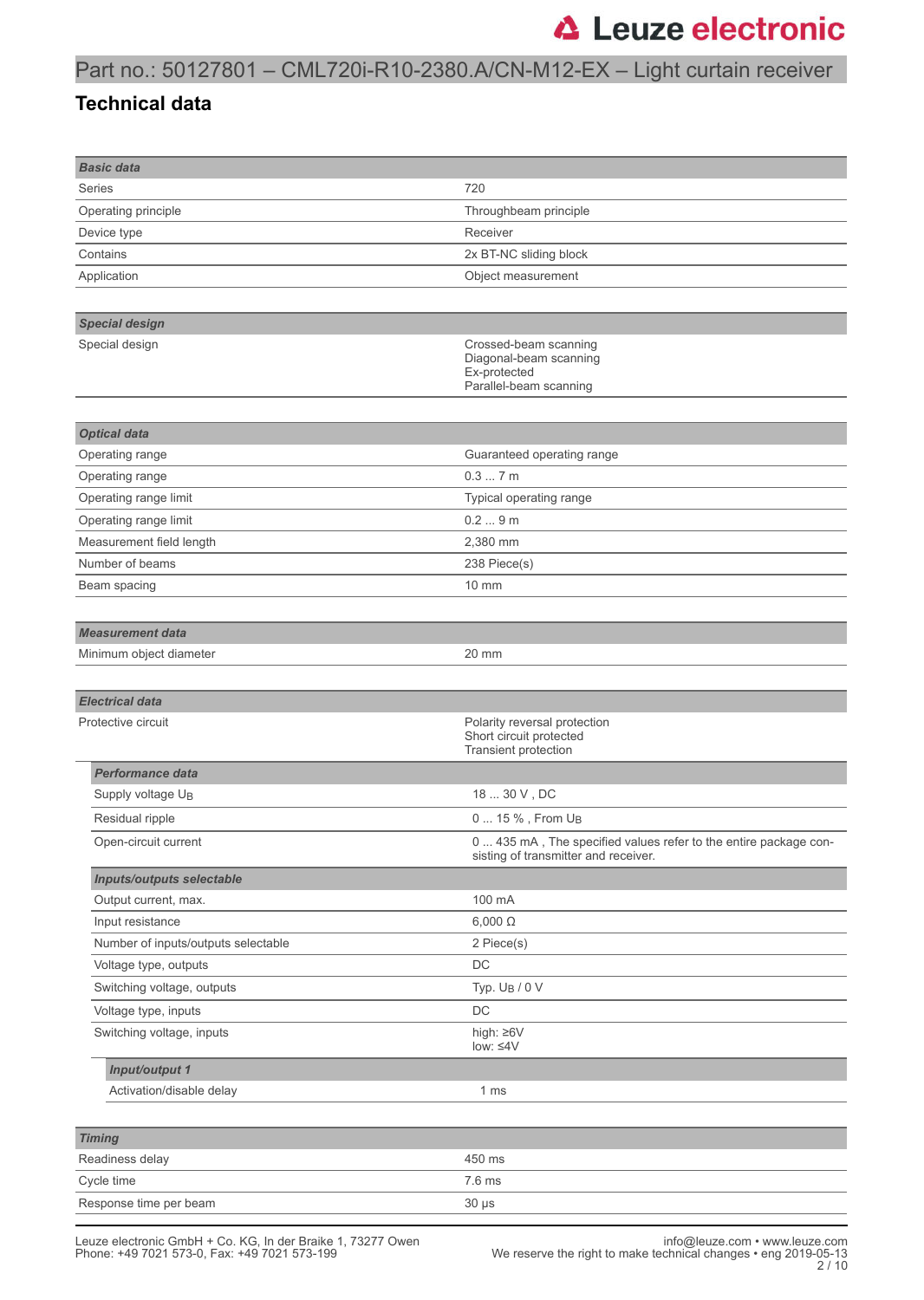## Part no.: 50127801 – CML720i-R10-2380.A/CN-M12-EX – Light curtain receiver

| <b>Interface</b>                          |                                                                                                   |  |
|-------------------------------------------|---------------------------------------------------------------------------------------------------|--|
| Type                                      | IO-Link, CANopen                                                                                  |  |
| <b>IO-Link</b>                            |                                                                                                   |  |
| COM mode                                  | COM <sub>2</sub>                                                                                  |  |
| Specification                             | V1.0.1<br>V1.1                                                                                    |  |
| <b>CANopen</b>                            |                                                                                                   |  |
| Function                                  | Process                                                                                           |  |
|                                           |                                                                                                   |  |
| <b>Connection</b>                         |                                                                                                   |  |
| Number of connections                     | 2 Piece(s)                                                                                        |  |
| Plug outlet                               | Axial                                                                                             |  |
| <b>Connection 1</b>                       |                                                                                                   |  |
| Type of connection                        | Connector                                                                                         |  |
| Function                                  | Configuration interface<br>Connection to transmitter<br>Signal IN<br>Signal OUT<br>Voltage supply |  |
| Thread size                               | M12                                                                                               |  |
| <b>Type</b>                               | Male                                                                                              |  |
| Material                                  | Metal                                                                                             |  |
| No. of pins                               | 8-pin                                                                                             |  |
| Encoding                                  | A-coded                                                                                           |  |
| <b>Connection 2</b>                       |                                                                                                   |  |
| Type of connection                        | Connector                                                                                         |  |
| Function                                  | <b>BUS IN</b><br><b>BUS OUT</b>                                                                   |  |
| Thread size                               | M12                                                                                               |  |
| <b>Type</b>                               | Female                                                                                            |  |
| Material                                  | Metal                                                                                             |  |
| No. of pins                               | 5-pin                                                                                             |  |
| Encoding                                  | A-coded                                                                                           |  |
|                                           |                                                                                                   |  |
| <b>Mechanical data</b>                    |                                                                                                   |  |
| Design                                    | Cubic                                                                                             |  |
| Dimension (W x H x L)                     | 30.7 mm x 54.8 mm x 2,408 mm                                                                      |  |
| Housing material                          | Metal, Aluminum                                                                                   |  |
| Lens cover material                       | Plastic                                                                                           |  |
| Housing color                             | Silver                                                                                            |  |
| Type of fastening                         | Groove mounting<br>Via optional mounting device                                                   |  |
|                                           |                                                                                                   |  |
| <b>Operation and display</b>              |                                                                                                   |  |
| Type of display                           | LED<br>OLED display                                                                               |  |
| Number of LEDs<br>2 Piece(s)              |                                                                                                   |  |
| Type of configuration                     | Software                                                                                          |  |
| Operational controls<br>Membrane keyboard |                                                                                                   |  |
|                                           |                                                                                                   |  |
| <b>Environmental data</b>                 |                                                                                                   |  |

Ambient temperature, operation  $-30$  ... 60 °C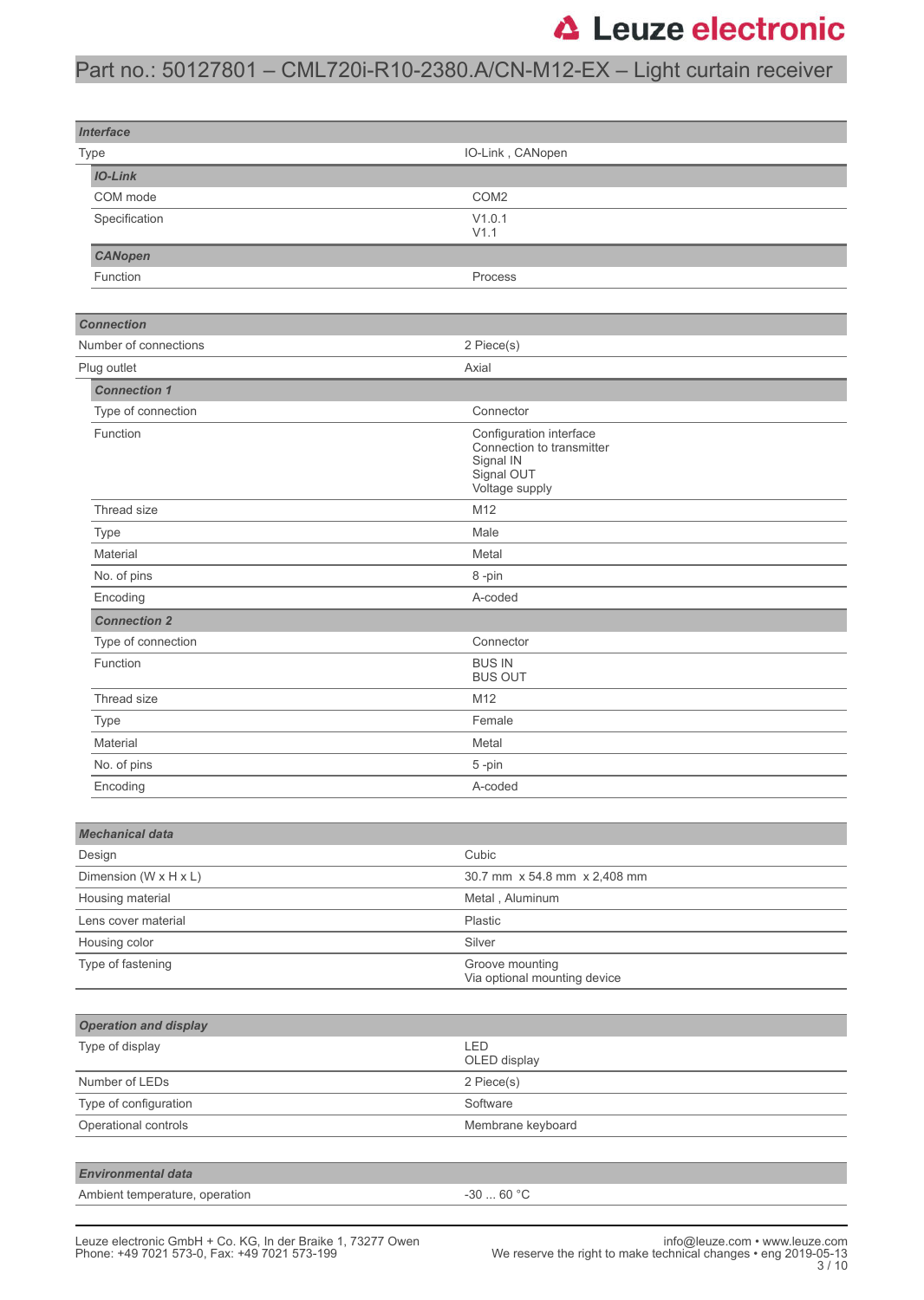## Part no.: 50127801 – CML720i-R10-2380.A/CN-M12-EX – Light curtain receiver

| Ambient temperature, storage | $-4070 °C$     |  |  |
|------------------------------|----------------|--|--|
|                              |                |  |  |
| <b>Ex specification</b>      |                |  |  |
| Ex-zone                      | 2<br>22        |  |  |
| Ex device group              | Ш              |  |  |
|                              |                |  |  |
| <b>Certifications</b>        |                |  |  |
| Degree of protection         | IP 65          |  |  |
| Protection class             | $\mathbf{III}$ |  |  |
| Standards applied            | IEC 60947-5-2  |  |  |
|                              |                |  |  |
| <b>Classification</b>        |                |  |  |
| Customs tariff number        | 90314990       |  |  |
| eCl@ss 8.0                   | 27270910       |  |  |
| eCl@ss 9.0                   | 27270910       |  |  |
| <b>ETIM 5.0</b>              | EC002549       |  |  |
| <b>ETIM 6.0</b>              | EC002549       |  |  |

### **Dimensioned drawings**

All dimensions in millimeters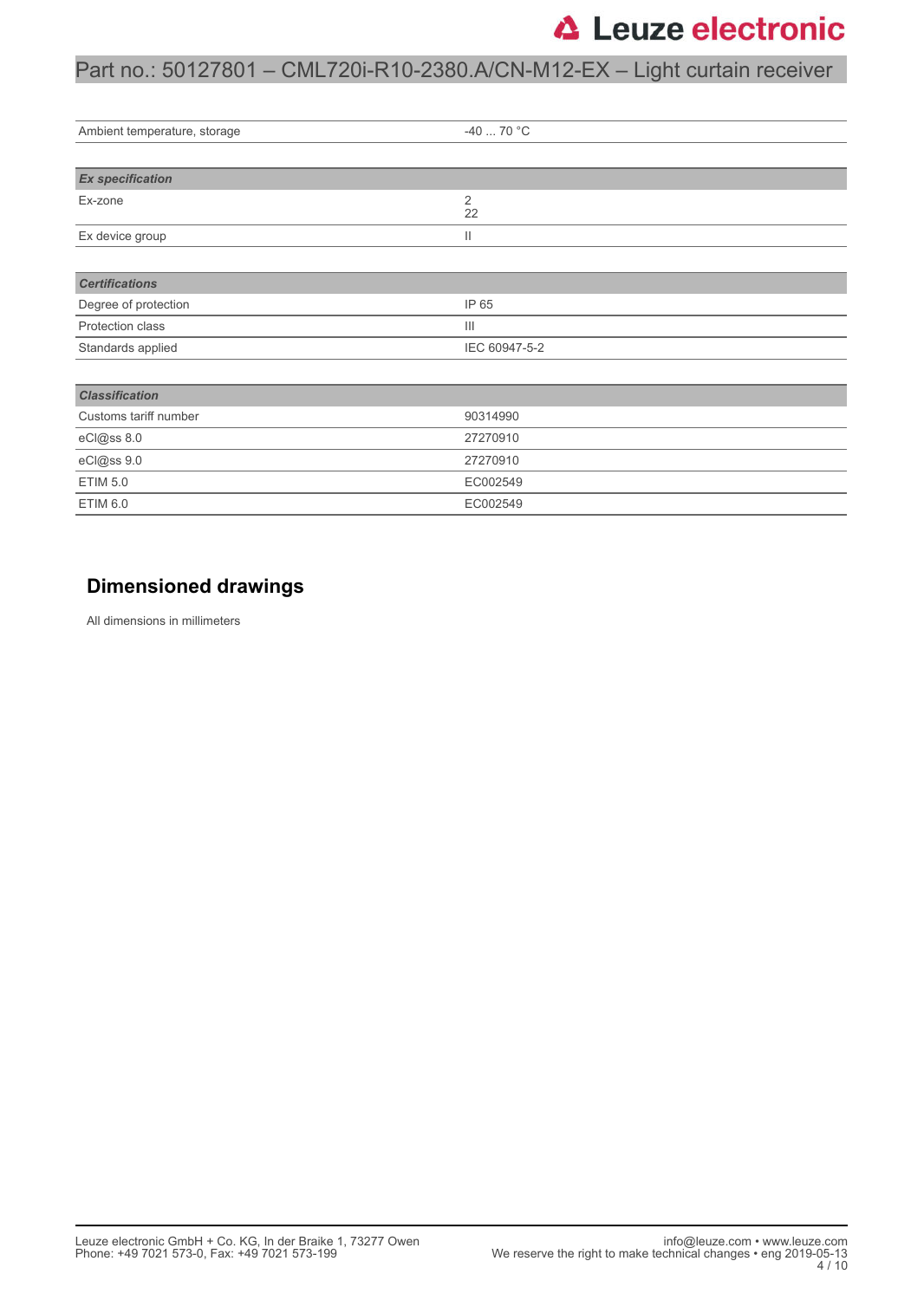Part no.: 50127801 – CML720i-R10-2380.A/CN-M12-EX – Light curtain receiver







- A Beam spacing 10 mm
- B Measurement field length 2380 mm
- F M6 thread
- G Fastening groove
- L Profile length 2408 mm
- T Transmitter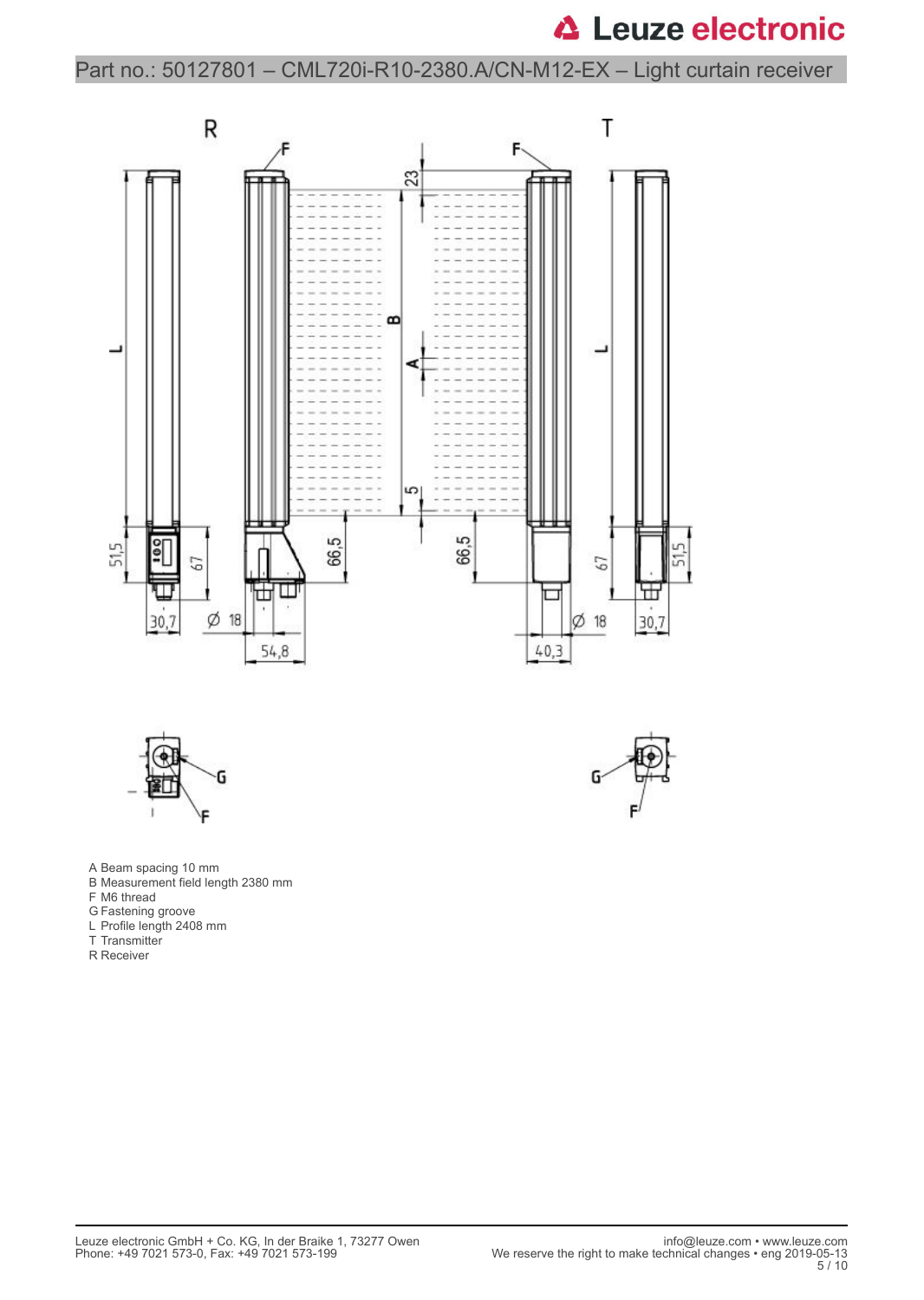Part no.: 50127801 – CML720i-R10-2380.A/CN-M12-EX – Light curtain receiver



A PWR / SW IN/OUT B BUS IN / OUT

### **Electrical connection**

| <b>Connection 1</b> |                                                                                                   |  |
|---------------------|---------------------------------------------------------------------------------------------------|--|
| Type of connection  | Connector                                                                                         |  |
| Function            | Configuration interface<br>Connection to transmitter<br>Signal IN<br>Signal OUT<br>Voltage supply |  |
| Thread size         | M12                                                                                               |  |
| Type                | Male                                                                                              |  |
| Material            | Metal                                                                                             |  |
| No. of pins         | 8-pin                                                                                             |  |
| Encoding            | A-coded                                                                                           |  |

| Pin            | Pin assignment    |
|----------------|-------------------|
|                | $V +$             |
| $\overline{2}$ | $I/O$ 1           |
| 3              | <b>GND</b>        |
| $\overline{4}$ | IO-Link           |
| 5              | I/O <sub>2</sub>  |
| 6              | <b>RS 485 Tx-</b> |
| $\overline{7}$ | RS 485 Tx+        |
| 8              | <b>FE/SHIELD</b>  |



| <b>Connection 2</b> |                                 |  |
|---------------------|---------------------------------|--|
| Type of connection  | Connector                       |  |
| Function            | <b>BUS IN</b><br><b>BUS OUT</b> |  |
| Thread size         | M <sub>12</sub>                 |  |
| Type                | Female                          |  |
| Material            | Metal                           |  |
| No. of pins         | $5$ -pin                        |  |
| Encoding            | A-coded                         |  |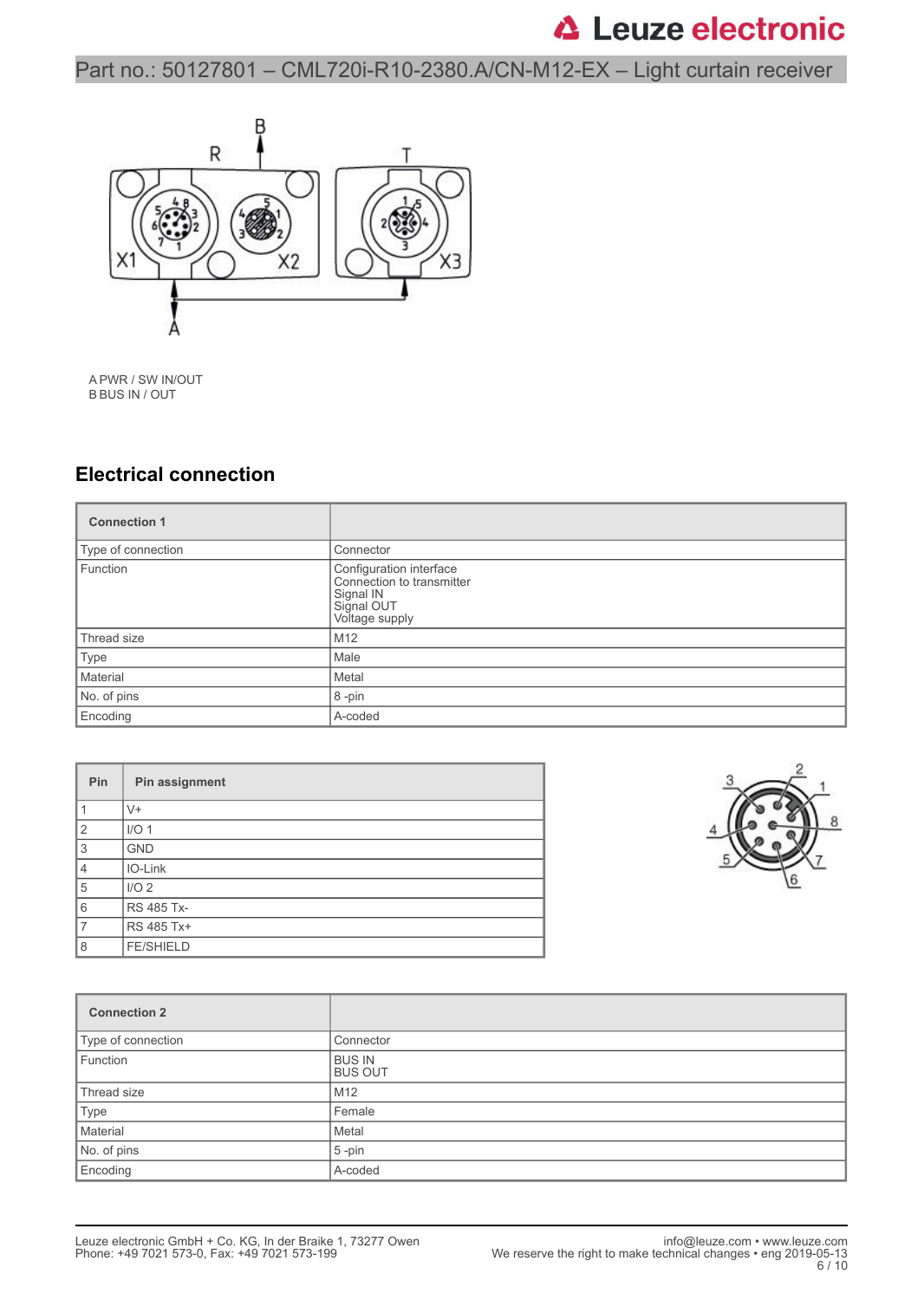## Part no.: 50127801 – CML720i-R10-2380.A/CN-M12-EX – Light curtain receiver

| Pin | Pin assignment   |
|-----|------------------|
|     | <b>FE/SHIELD</b> |
| 12  | n.c.             |
| 13  | CAN GND          |
| 4   | CAN H            |
| 5   | CAN L            |



### **Operation and display**

#### LEDs

| <b>LED</b>                     | <b>Display</b>          | <b>Meaning</b>                         |  |
|--------------------------------|-------------------------|----------------------------------------|--|
|                                | Green, continuous light | Operational readiness                  |  |
|                                | Green, flashing         | Teach / error                          |  |
|                                |                         | Measurement frequency display          |  |
| 12<br>Yellow, continuous light |                         | Light path free, with function reserve |  |
|                                | Yellow, flashing        | No function reserve                    |  |
|                                | Off                     | Object detected                        |  |

#### **Suitable transmitters**

| Part no. | <b>Designation</b>                       | <b>Article</b>                 | <b>Description</b>                                                     |
|----------|------------------------------------------|--------------------------------|------------------------------------------------------------------------|
| 50127805 | <b>CML720i-</b><br>T10-2380.A-<br>M12-EX | Light curtain<br>l transmitter | Operating range: 0.3  6 m<br>Connection: Connector, M12, Axial, 5 -pin |

#### **Part number code**

Part designation: **CML7XXi-YZZ-AAAA.BCCCDDD-EEEFFF**

| <b>CML</b>  | <b>Operating principle:</b><br>Measuring light curtain                    |  |  |
|-------------|---------------------------------------------------------------------------|--|--|
| 7XXi        | Series:<br>720i: 720i series<br>730i: 730i series                         |  |  |
| Υ           | Device type:<br>T: transmitter<br>R: receiver                             |  |  |
| ZZ          | Beam spacing:<br>$05:5 \, \text{mm}$<br>10:10 mm<br>20: 20 mm<br>40:40 mm |  |  |
| <b>AAAA</b> | Measurement field length [mm], dependent on beam spacing                  |  |  |
| B           | Equipment:<br>A: connector outlet, axial<br>R: rear connector outlet      |  |  |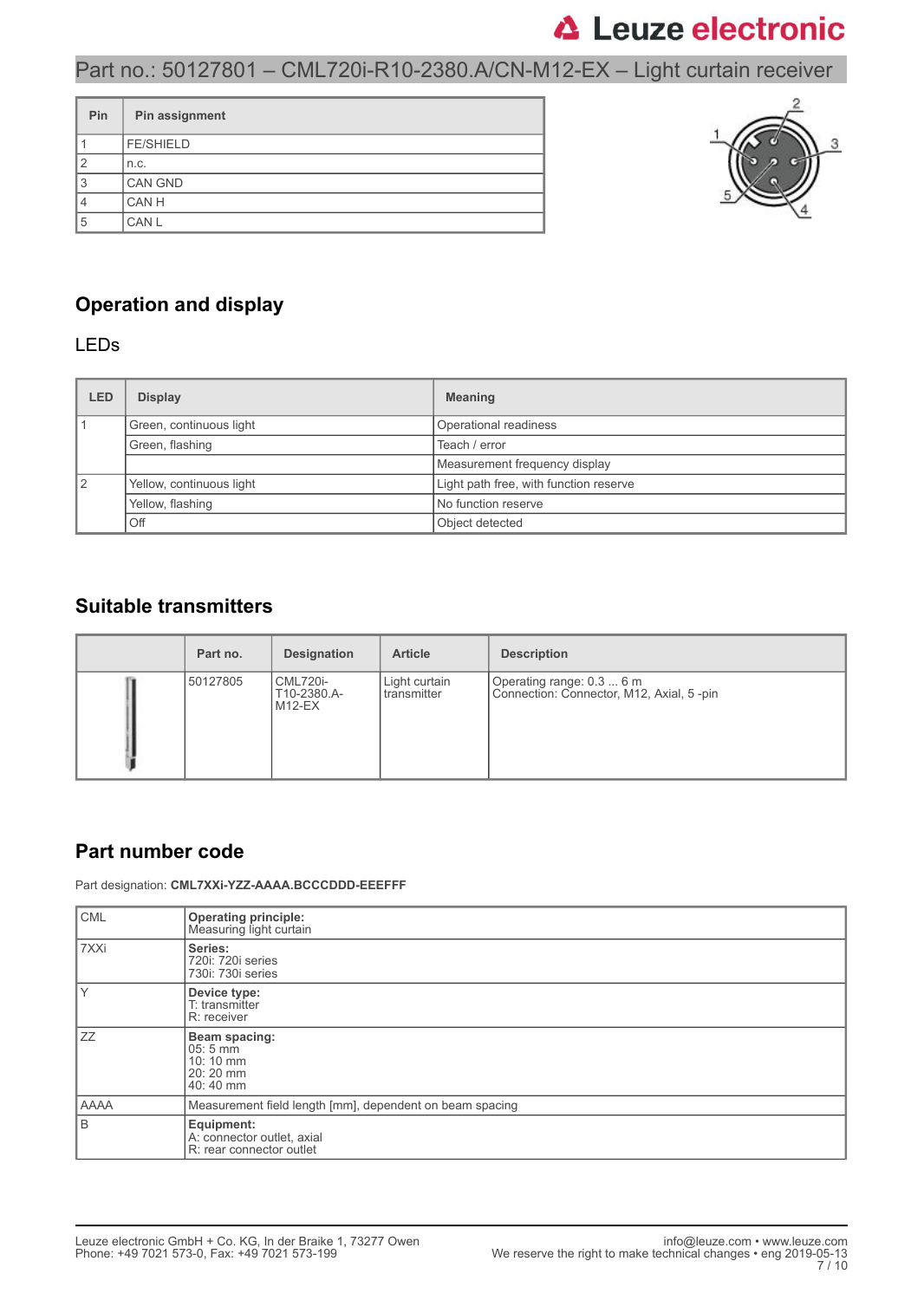### Part no.: 50127801 – CML720i-R10-2380.A/CN-M12-EX – Light curtain receiver

| ccc         | Interface:<br>$/L$ : IO-Link<br>/CN: CANopen<br>/PB: PROFIBUS<br>/PN: PROFINET<br>/CV: Analog current and voltage output<br>/D3: RS 485 Modbus |
|-------------|------------------------------------------------------------------------------------------------------------------------------------------------|
| l ddd       | Special equipment:<br>-PS: Power Setting                                                                                                       |
| <b>IEEE</b> | <b>Electrical connection:</b><br>M <sub>12</sub> : M <sub>12</sub> connector                                                                   |
| <b>IFFF</b> | -EX: Explosion protection:                                                                                                                     |

#### **Note**

A list with all available device types can be found on the Leuze electronic website at www.leuze.com.

#### **Notes**

#### **Observe intended use!**

- This product is not a safety sensor and is not intended as personnel protection.
- The product may only be put into operation by competent persons.
- Only use the product in accordance with its intended use.

#### **For UL applications:**

- For UL applications, use is only permitted in Class 2 circuits in accordance with the NEC (National Electric Code).
- These proximity switches shall be used with UL Listed Cable assemblies rated 30V, 0.5A min, in the field installation, or equivalent (categories: CYJV/CYJV7 or PVVA/PVVA7)

### **Accessories**

### Connection technology - Connection cables

|   | Part no. | <b>Designation</b>         | <b>Article</b>   | <b>Description</b>                                                                                                                                         |
|---|----------|----------------------------|------------------|------------------------------------------------------------------------------------------------------------------------------------------------------------|
| œ | 50132079 | KD U-M12-5A-<br>$V1 - 050$ | Connection cable | Connection 1: Connector, M12, Axial, Female, A-coded, 5-pin<br>Connection 2: Open end<br>Shielded: No<br>Cable length: 5,000 mm<br>Sheathing material: PVC |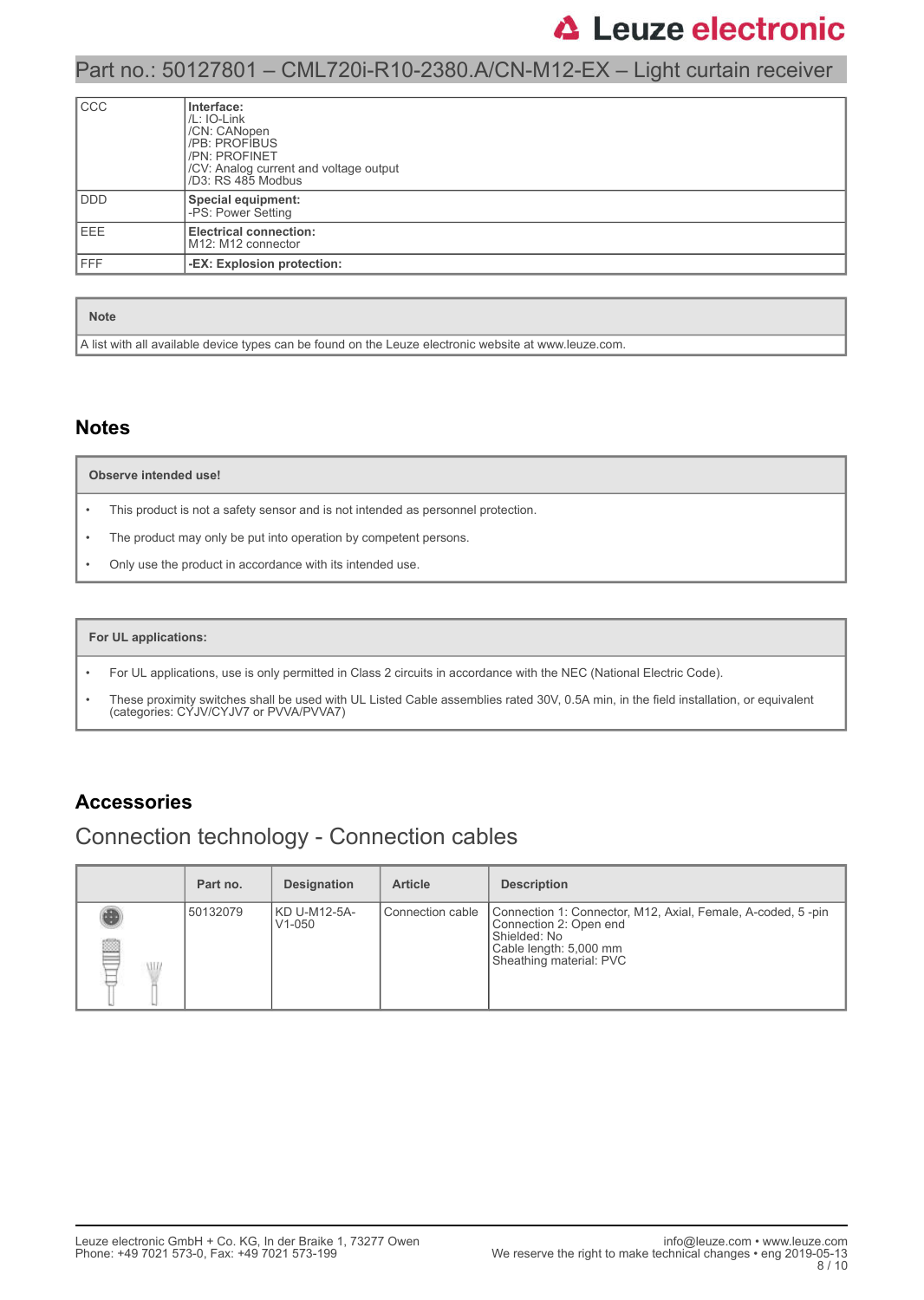### Part no.: 50127801 – CML720i-R10-2380.A/CN-M12-EX – Light curtain receiver

### Connection technology - Interconnection cables

|           | Part no. | <b>Designation</b>              | <b>Article</b>             | <b>Description</b>                                                                                                                                                                                                                                    |
|-----------|----------|---------------------------------|----------------------------|-------------------------------------------------------------------------------------------------------------------------------------------------------------------------------------------------------------------------------------------------------|
| Ø<br>tool | 50129781 | KDS DN-M12-5A-<br>M12-5A-P3-050 | I Interconnection<br>cable | Suitable for interface: IO-Link, DeviceNet, CANopen<br>Connection 1: Connector, M12, Axial, Female, A-coded, 5-pin<br>Connection 2: Connector, M12, Axial, Male, A-coded, 5-pin<br>Shielded: Yes<br>Cable length: 5,000 mm<br>Sheathing material: PUR |

## Connection technology - Y distribution cables

|        | Part no. | <b>Designation</b>            | <b>Article</b>             | <b>Description</b>                                                                                                                                                                                                                                                                                                                 |
|--------|----------|-------------------------------|----------------------------|------------------------------------------------------------------------------------------------------------------------------------------------------------------------------------------------------------------------------------------------------------------------------------------------------------------------------------|
| e<br>w | 50118183 | l K-Y1 M12A-5m-<br>M12A-S-PUR | Interconnection<br>cable   | Connection 1: Connector, M12, Axial, Female, A-coded, 5-pin<br>Connection 2: Connector, M12, Axial, Male, A-coded, 5-pin<br>Connection 3: Connector, M12, Axial, Female, A-coded, 8-pin<br>Shielded: Yes<br>Cable length fork 1: 5,000 mm<br>Cable length fork 2: 150 mm<br>Sheathing material: PUR                                |
|        | 50118185 | K-YCN M12A-<br>M12A-S-PUR     | I Interconnection<br>cable | Suitable for interface: CANopen<br>Connection 1: Connector, M12, Axial, Male, A-coded, 5-pin<br>Connection 2: Connector, M12, Axial, Female, A-coded, 5-pin<br>Connection 3: Connector, M12, Axial, Male, A-coded, 5-pin<br>Shielded: Yes<br>Cable length fork 1: 250 mm<br>Cable length fork 2: 350 mm<br>Sheathing material: PUR |

## Connection technology - Terminating resistors

| Part no. | <b>Designation</b> | <b>Article</b>  | <b>Description</b>                                                                                                         |
|----------|--------------------|-----------------|----------------------------------------------------------------------------------------------------------------------------|
| 50040099 | <b>TS 01-5-SA</b>  | Terminator plug | Suitable for: DeviceNet, CANopen<br>Connection 1: Connector, M12, Axial, Male, A-coded, 5-pin<br>Function: Bus termination |

## Mounting technology - Swivel mounts

| Part no. | <b>Designation</b> | <b>Article</b>          | <b>Description</b>                                                                                                                                                                                                                             |
|----------|--------------------|-------------------------|------------------------------------------------------------------------------------------------------------------------------------------------------------------------------------------------------------------------------------------------|
| 429046   | BT-2R1             | Mounting bracket<br>set | Contains: 2x BT-R swivel mount, 1 cylinder for mounting on the<br>light curtain<br>Fastening, at system: Through-hole mounting<br>Mounting bracket, at device: Clampable<br>Type of mounting device: Turning, 360°<br>Material: Metal, Plastic |

### **General**

|         | Part no. | <b>Designation</b> | <b>Article</b>           | <b>Description</b>            |
|---------|----------|--------------------|--------------------------|-------------------------------|
| AT FULL | 50109217 | K-V M12-Ex         | Safety locking<br>device | Housing material: Plastic, PA |